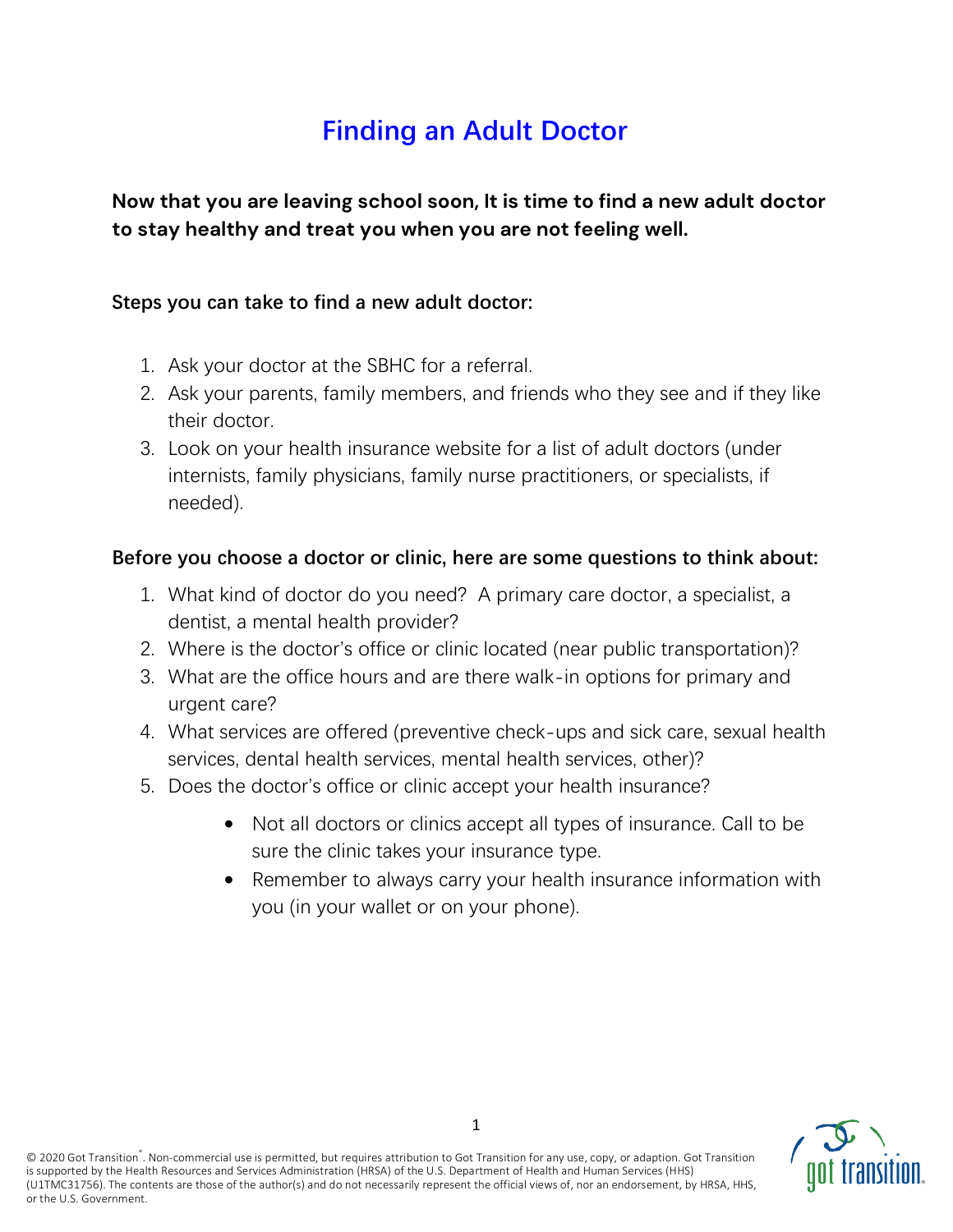# **Mental Health & Sexual Health Resources**

#### **Have sexual or reproductive health concerns?**

- Contact the DC Health & Wellness Center (formerly known as the STD Clinic) at 202-741-7692 or 77 P Street NE, Washington DC 20002.
- They are open Mon–Wed and Fri 8:30am–3:00pm; Thurs 8:30am–11:00am
- The new clinic offers easy and affordable sexual health care with a bilingual staff, a convenient location, and same-day appointments.
- They offer expert services, including health screenings, STD testing and treatment, HIV and STD prevention resources, and more.

### **Need help with mental health concerns or emergency psychiatric care?**

- Call the Access Helpline at 1-888-793-4357.
- The Helpline is staffed by behavioral health providers 24/7 who can refer a caller to immediate help or ongoing care.
- Call the Access Helpline for help dealing with the drama of family, death, school, drugs, gangs, and violence. The Helpline can help sort out and manage feelings of hopelessness, anger, grief, stress, or whatever is troubling.
- This is the easiest way to obtain services provided by the DC's Department of Behavioral Health and its behavioral health care providers.

**Please see next page for local clinics you can contact for a new adult doctor.**



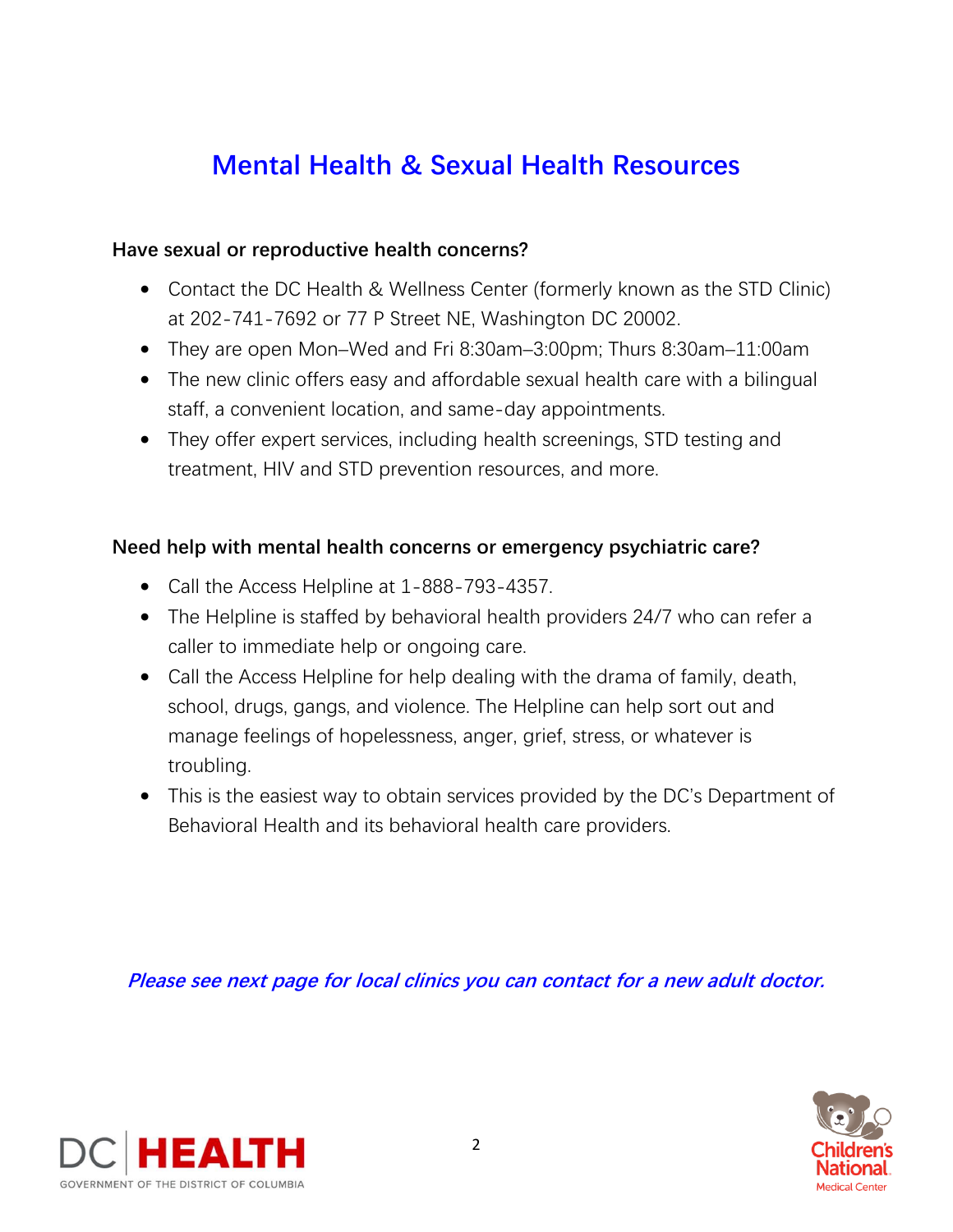## **Adult Primary Care Provider Resource Guide**

## **Near Ballou High School:**

# **Children's Health Center Anacostia**

**(will only see you until 22nd birthday)** 2101 MLK, Jr. Ave. SE Washington, DC 20020 202-476-6900

#### **Children's Health Center at The Arc (will only see you until 22nd birthday)**

1801 Mississippi Ave. SE,  $1<sup>st</sup>$  Floor Washington, DC 20020 202-436-3098

#### **Family and Medical Counseling Service, Inc**

2041 MLK Jr. Ave SE, Suite 303 Washington, DC 20020 202-889-7900

#### **LifeTree Health** 2041 MLK Jr. Ave. SE, Suite LL2 Washington, DC 20020 202-450-5891

#### **Unity Health Care Anacostia Health Center** 1500 Galen St. SE Washington, DC 20020 202-610-716

**Unity Health Care Stanton Road Health Center** 3240 Stanton Rd. SE Washington, DC, 20002 202-889-9301

**Whitman Walker Clinic Max Robinson Center** 2301 MLK Jr Ave. SE Washington, DC 20020 202-745-7000

**Please see next page for additional clinics in Washington, DC.**

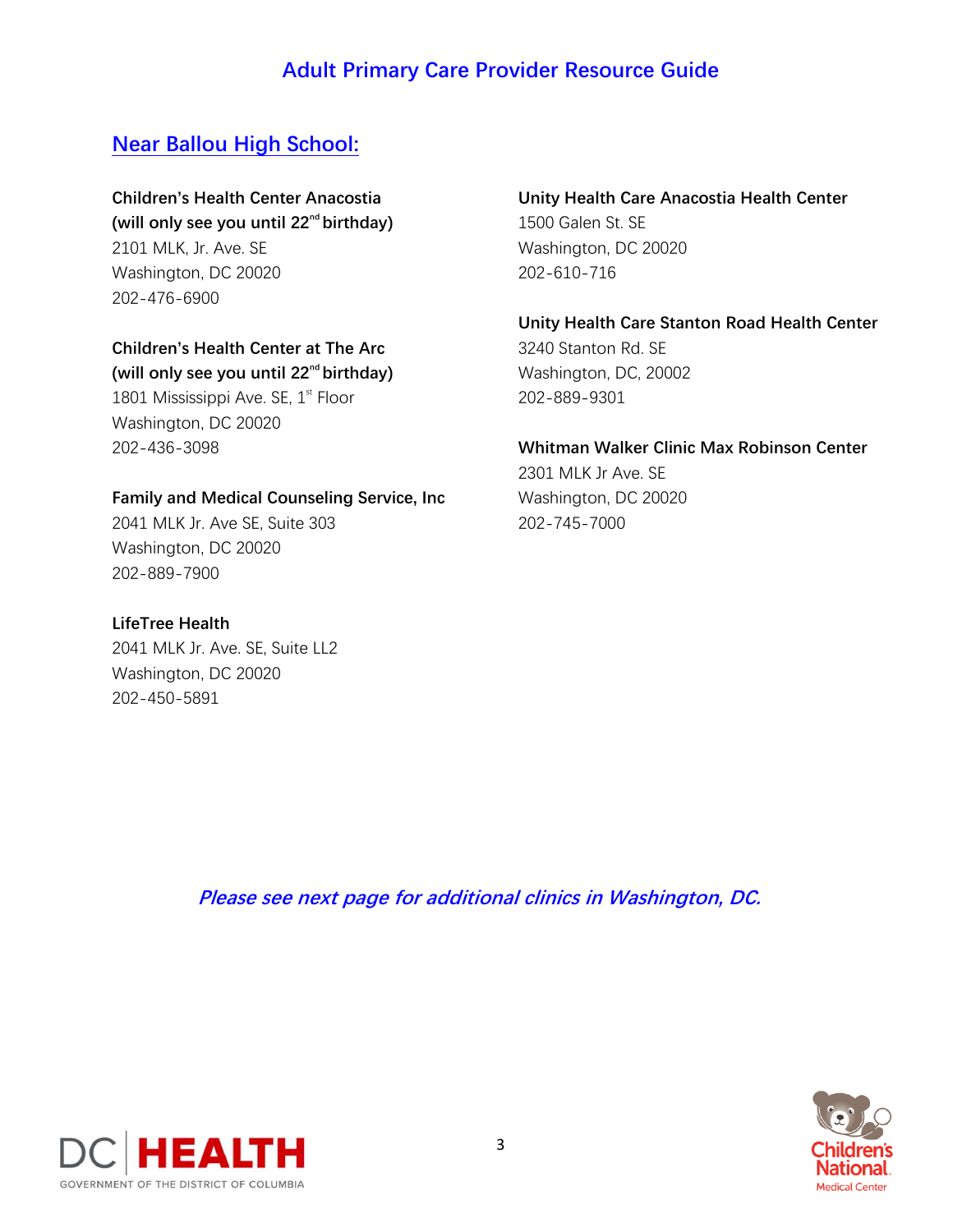## **Adult Primary Care Provider Resource Guide**

### **SOUTHEAST**

**Bread for the City Medical Clinic** 1640 Good Hope Rd. SE Washington, DC 20020 202-561-8587

**Medstar Medical Group Washington Primary Care Physicians** 6600 Pennsylvania Ave. SE, Suite 100 Washington, DC 20003 202-546-4504

**Unity Health Care Southwest Health Center** 555 L St. SE Washington, DC 20003 202-548-4520

**Unity Health Care Stanton Road Health Center** 3240 Stanton Rd. SE Washington, DC, 20002 202-889-9301

#### **Whitman Walker Clinic Max Robinson Center**

2301 MLK Jr Ave. SE Washington, DC 20020 202-745-7000

#### **NORTHEAST**

**Elaine Ellis Center of health** 1605 Kenilworth Ave NE Washington, DC 20019 202-803-2340

#### **GW Metro Immediate & Primary Care**

2350 Washington Pl. NE, Suite 110N Washington, DC 20018 202 544-7580

**Providence Hospital Family Medicine** 1140 Varnum St. NE, Suite 103 Washington, DC 20017 202-448-4090

**Unity Health Care Brentwood Health Center**

1251-B Saratoga Ave. NE Washington, DC 20018 202-832-8818

**Unity Health Care East of the River Health Center** 123 45<sup>th</sup> St. NE Washington, DC 20019 202-388-7747

**Unity Health Care Minnesota Avenue Health Center** 3924 Minnesota Ave. NE Washington, DC 20019 202-398-8683

## **Unity Health Care Parkside Health Center** 765 Kenilworth Terrace NE

Washington, DC 20019 202-388-8160

#### **NORTHWEST**

**Adolescent Health Center** 111 Michigan Ave. NW Washington, DC 20010 202-476-5464

**Bread for the City Medical Clinic** 1525  $7<sup>th</sup>$  St. NW Washington, DC 20001 202-265-2400